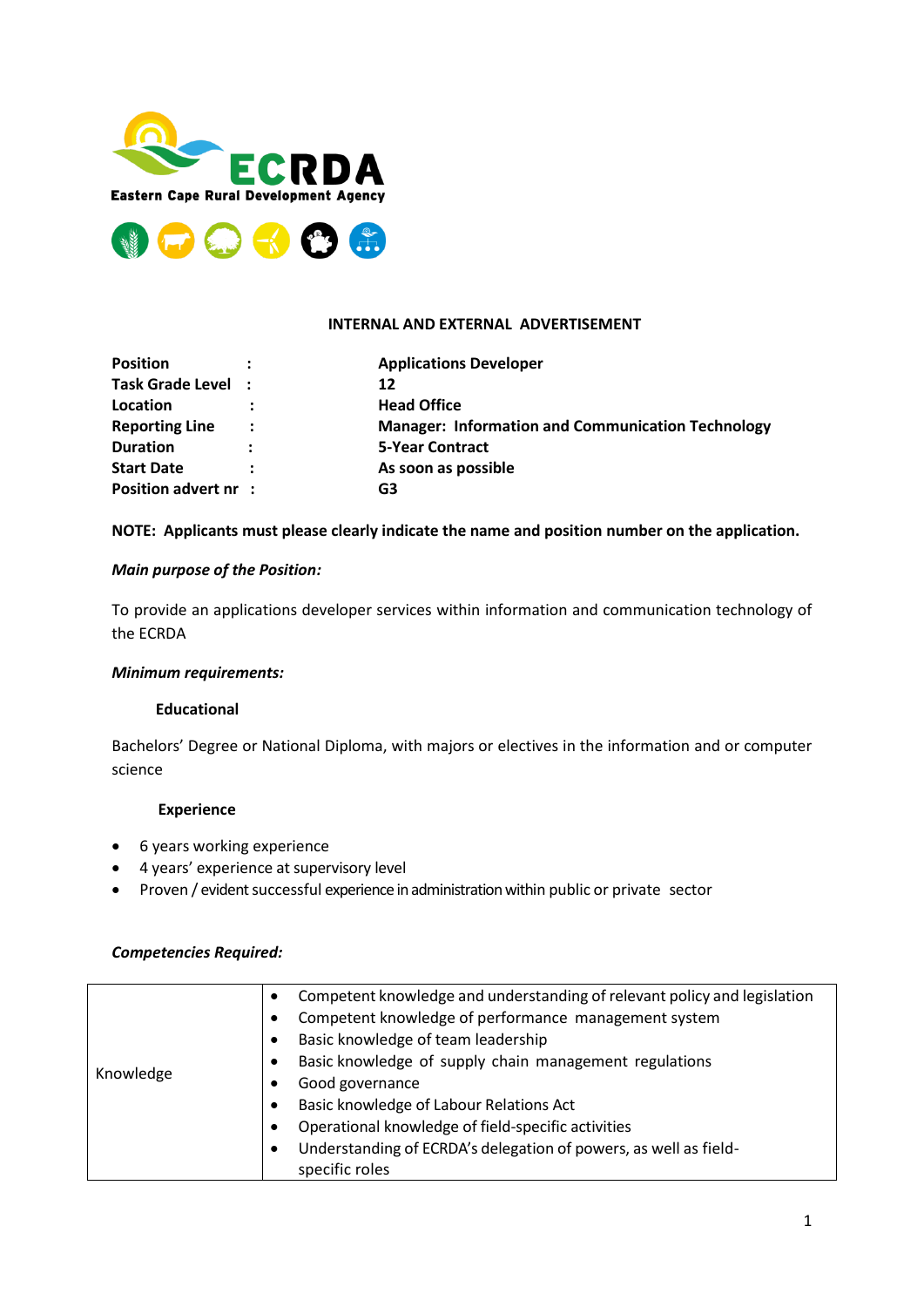|                     | Assessed Basic or Competent proficiency level on the following leading |  |  |
|---------------------|------------------------------------------------------------------------|--|--|
| Leading Competences | competences:                                                           |  |  |
|                     | Strategic Direction and Leadership                                     |  |  |
|                     | People Management                                                      |  |  |
|                     | Programme and Project Management                                       |  |  |
|                     | <b>Financial Management</b>                                            |  |  |
|                     | Change Leadership                                                      |  |  |
|                     | Governance Leadership                                                  |  |  |
|                     | <b>Stakeholder Relations</b>                                           |  |  |
|                     | Assessed Basic or Competent proficiency level on the following core    |  |  |
|                     | competences:                                                           |  |  |
|                     | Moral Competence                                                       |  |  |
| Core Competences    | <b>Planning and Organising</b>                                         |  |  |
|                     | Analysis and Innovation                                                |  |  |
|                     | Knowledge and Information Management                                   |  |  |
|                     | Communication                                                          |  |  |
|                     | <b>Results and Quality Focus</b>                                       |  |  |

# *Key Performance Areas:*

|                | <b>Procedure Revision and Documenting:</b>                                                                                                                                                                                                                                                                                                                                                                                                                                                                                    |
|----------------|-------------------------------------------------------------------------------------------------------------------------------------------------------------------------------------------------------------------------------------------------------------------------------------------------------------------------------------------------------------------------------------------------------------------------------------------------------------------------------------------------------------------------------|
| $\mathbf{1}$ . | Identify and revise or document gaps in standard operating procedures<br>$\bullet$<br>Identify rooms for discretion or abuse in procedures, and tighten the prescriptive<br>$\bullet$<br>requirements thereof<br>Make input into delegation framework to maintain effectiveness of procedures,<br>nonetheless the controls required                                                                                                                                                                                           |
|                | In order to ensure revision and documenting of procedures for effectiveness, and to curb<br>discretion and abuse                                                                                                                                                                                                                                                                                                                                                                                                              |
| 2.             | <b>Task and Project Management Relationships:</b><br>Work together with project managers to share resources and experience, and to help to<br>$\bullet$<br>improve efficiency and overall performance<br>Prioritise team tasks, optimise opportunities and avoid potential risks, and concentrate on<br>what is best for the team                                                                                                                                                                                             |
|                | In order to ensure harmonious relationship with project managers                                                                                                                                                                                                                                                                                                                                                                                                                                                              |
| 3.             | <b>Performance Management Process Responsibilities:</b><br>Determine an appropriate schedule for regular performance conversations with co-workers<br>$\bullet$<br>Use the quarterly performance reviews for achievements, setbacks, and then use this<br>$\bullet$<br>information to align goals and development plan for coming year<br>Deliver regular positive and constructive feedback<br>Check-in on target or goal progress, offering coaching or assistance, or revise targets or<br>$\bullet$<br>goals as necessary |
|                | In order to ensure performance management with co-workers                                                                                                                                                                                                                                                                                                                                                                                                                                                                     |